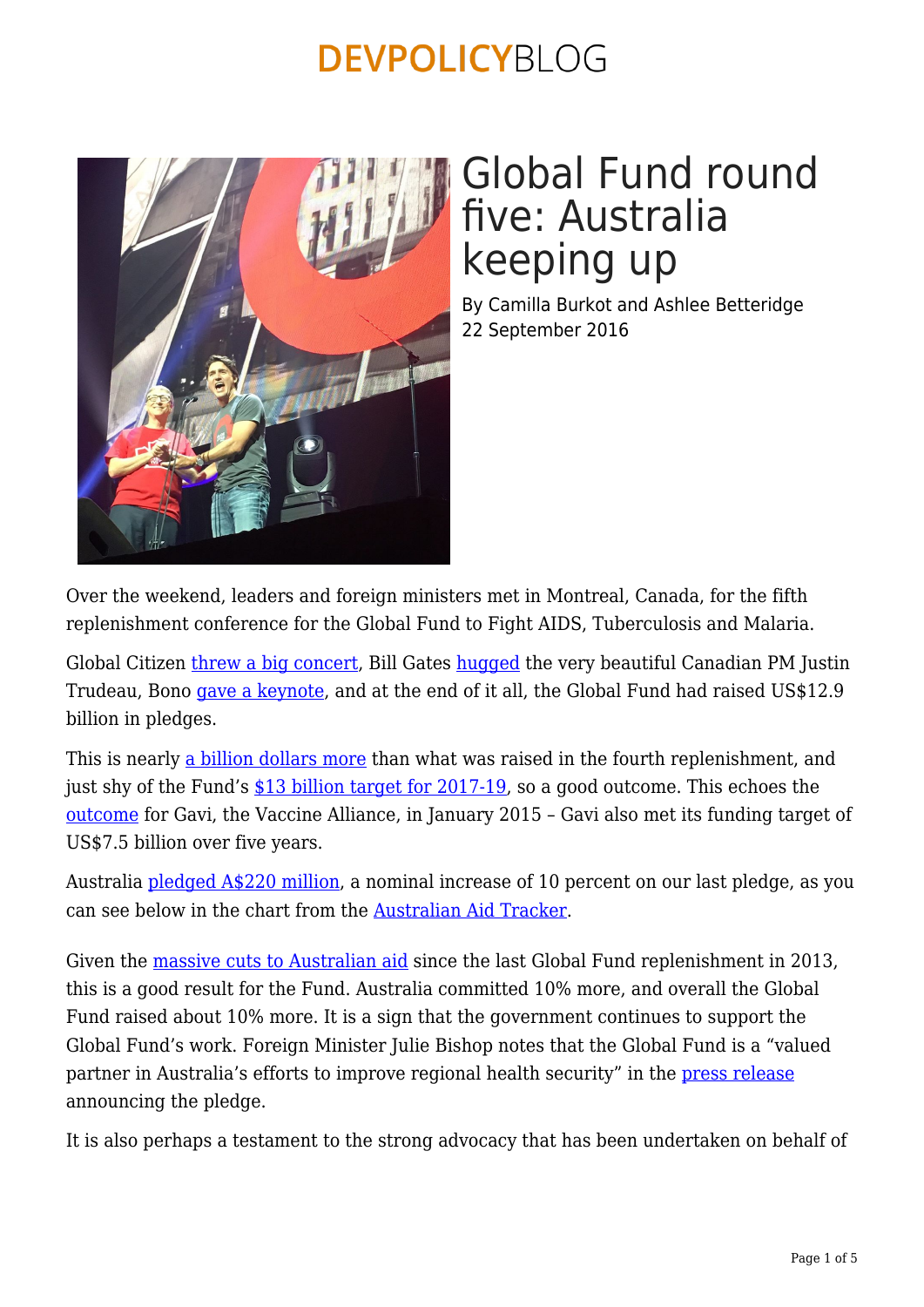the Fund in Australia over the past few years – leader Mark Dybul has made a couple of visits, including to [deliver the 2016 Mitchell Oration](https://devpolicy.crawford.anu.edu.au/harold-mitchell-development-policy-lecture-series) at our Centre. The hard yards put in by [Fund advocates](https://devpolicy.org/will-australia-step-montreal-20160902/) on Capital Hill seem to have paid off; over half of Australia's federal representatives [signed letters calling for increased support to the Global Fund](https://www.afao.org.au/__data/assets/pdf_file/0006/27555/245T1718_MR.PDF) ahead of the Montreal meeting. And there is also that **TB** crisis just next door in PNG, another reason to act.

Australia's contribution hasn't quite won over everyone though – the Campaign for Australian Aid [rated it as a 'B+'](https://australianaid.org/2016/09/16/global-fund-announcement-a-positive-step-to-fight-aids-tuberculosis-and-malaria/) with plenty of room for improvement. It, [and other](http://www.sbs.com.au/news/article/2016/09/12/comment-why-australia-should-help-fight-aids-tuberculosis-and-malaria) [campaigners,](http://www.sbs.com.au/news/article/2016/09/12/comment-why-australia-should-help-fight-aids-tuberculosis-and-malaria) had argued that \$300 million would have been a fair share for Australia in this replenishment.

Australia's pledge places us  $10^{th}$  among country donors to the Global Fund, or the  $12^{th}$ 

largest contributor overall (the Bill & Melinda Gates Foundation came in at  $7<sup>th</sup>$  place, followed by the European Commission). Our country ranking has not changed since the 2014-16 round. (As the [Australian Aid Tracker notes,](https://devpolicy.org/aidtracker/commitments/global-fund/) from 2008 to 2010 Australia was the 14th largest government donor to the Global Fund. Between 2011 and 2013, we were the 11th largest.)

Despite the nominal increase and holding our rankings, \$220 million represents a drop in our percentage share of the total replenishment – particularly due to the weak Australian dollar.



#### **Figure 2: Australia's contribution as a percentage of Global Fund replenishments**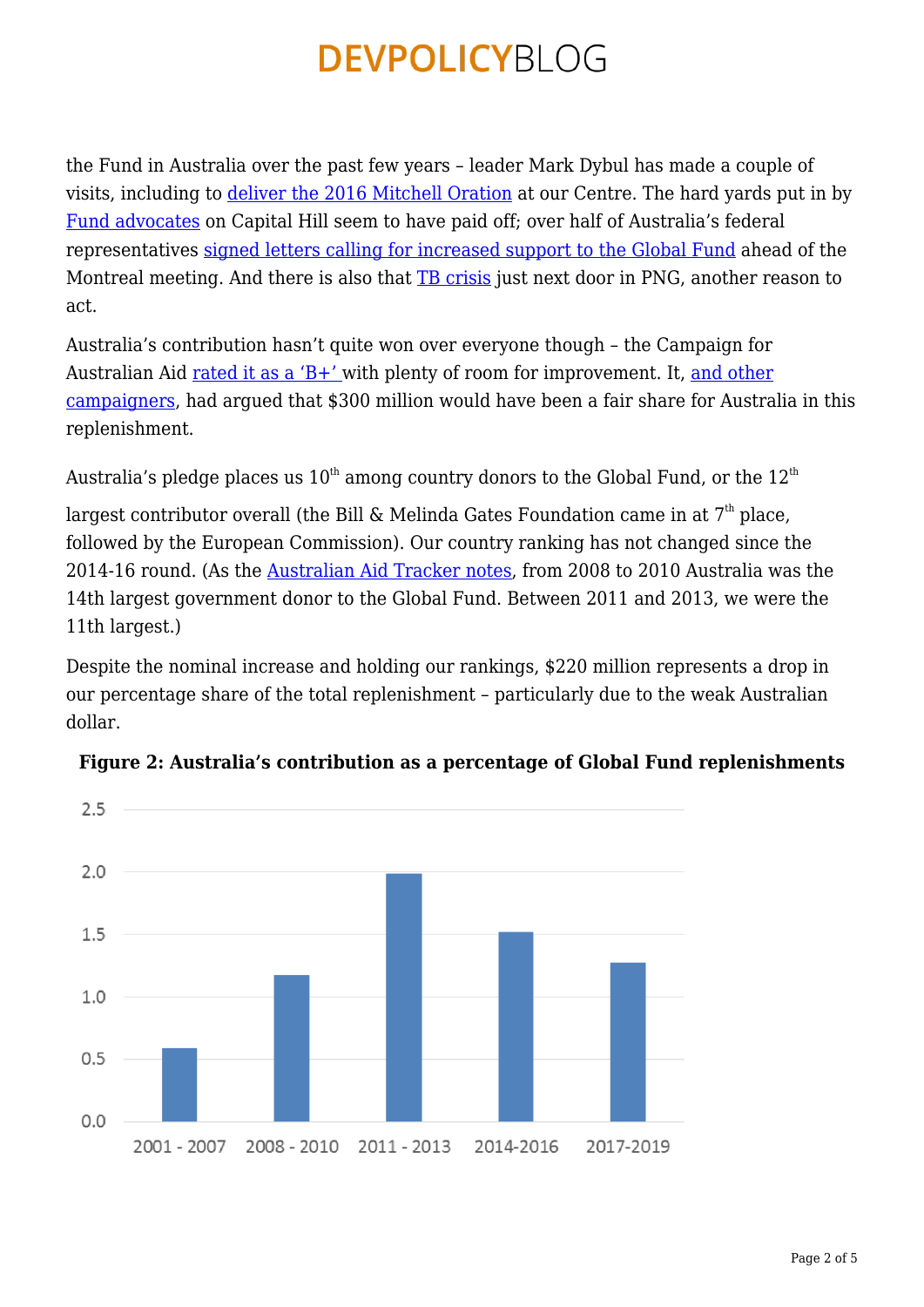But our contribution does represent an increase in the percentage share of our aid that we are using to support the Fund. The table below shows our Global Fund pledges for each three-year round since 2011 as a percentage of total Australian aid over the period. (Note that Australian aid is budgeted by financial year, so the table makes an assumption that Global Fund contributions will come from aid budgets announced after the pledge announcement, even though replenishments are tied to calendar years).

| <b>Global Fund</b><br>Replenishment | Australian aid budget years | <b>Australian aid three</b><br>year total (millions) | % Global Fund<br>contribution |
|-------------------------------------|-----------------------------|------------------------------------------------------|-------------------------------|
| $3rd$ (2011-13)                     | 2011-12 to 2013-14          | 14910                                                | 1.2                           |
| $4th$ (2014-16)                     | 2014-15 to 2016-17          | 12912                                                | 1.6                           |
| $5th$ (2017-19)                     | 2017-18 to 2019-20          | 12032                                                | 1.9                           |
|                                     | (from forward estimates)    |                                                      |                               |

**Table 1: Australia's Global Fund contribution as percentage of Australian aid**

In terms of percentage increases over the last replenishment, Belgium topped DAC donors with a 50% increase in funds pledged (US\$57m), and Italy increased its contribution by 40% in 2016 with a contribution of US\$156m (Figure 3). In terms of volume, the largest single contribution came from the US, which pledged a two-for-one donation up to US\$4.3 billion (representing a third of the total replenishment amount pledged), and new DFID Secretary Priti Patel announced a contribution of US\$1.4 billion (£1.1bn). The UK also promised to match private sector pledges up to an additional £200m. The UK's contribution did, however, come with an as-yet-unspecified 'performance agreement' requirement that has been [described](https://www.theguardian.com/global-development/2016/sep/18/priti-patel-justin-trudeau-uk-11bn-global-fund-aids-tb-malaria) as 'perplexing' – but is [expected to become the standard](https://www.devex.com/news/uk-attaches-strings-to-1-4b-global-fund-pledge-88768) with DFID's multilateral partners.

### **Figure 3: Top 15 donors to 2017-19 Global Fund replenishment**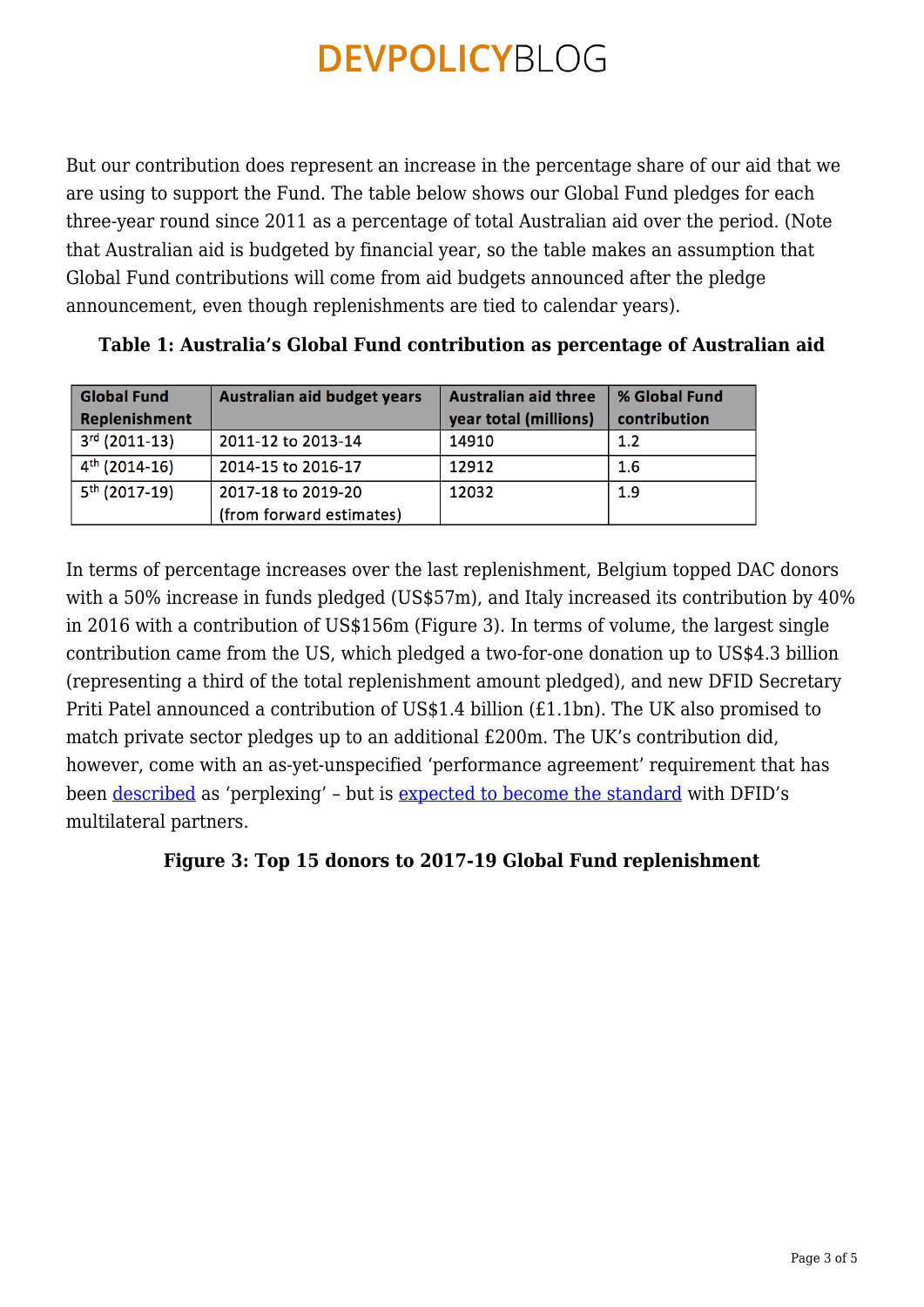

#### *Note: percentage changes are calculated using source currency of pledges. [See data here.](https://devpolicy.org/excel/Pledges%20to%20the%20Global%20Fund%202016.xlsx)*

While most donor countries' contributions increased over the previous replenishment period, there were some outliers. The 2016 pledges by the Netherlands (US\$174m) and Denmark (US\$44m) represent decreases of about 16% and 40%, respectively (calculated using source currency). New Zealand's showing was also disappointing. Though it was one of the first countries to make a pledge, [back in April](http://www.theglobalfund.org/en/news/2016-04-11_New_Zealand_Announces_Early_Contribution_to_the_Global_Fund/), it contributed only \$1m. One has to wonder whether the early announcement was a strategic choice to avoid the limelight: this is the same amount that several implementing countries pledged, including Zimbabwe and first-time donors Senegal, Togo, and Benin.

Alongside them, [Kenya](http://www.theglobalfund.org/en/news/2016-08-26_Kenya_Leads_the_Way_in_Africa_with_a_Pledge_of_USD_5_million_to_the_Global_Fund/) made a US\$5m pledge, in addition to the domestic funding it allocates in excess of US\$50m. South Africa also donated US\$5m, a 233% increase on its previous pledge. Most of the non-DAC donors are [African countries,](http://www.theglobalfund.org/en/news/2016-09-16_African_Countries_Step_Up_Contributions_to_the_Global_Fund/) though. India and China have respectively pledged US\$20m (a 48% increase over its last contribution) and US\$18m (a 20% increase). A number of Middle Eastern countries also made pledges, including Kuwait (US\$5m), Qatar (US\$10m), and Saudi Arabia (US\$15m). Again, this mirrors the situation with the most recent Gavi replenishment, in which China, Oman, Qatar and Saudi Arabia made pledges for the first time.

Non-government organisations and the private sector showed their increasing willingness to